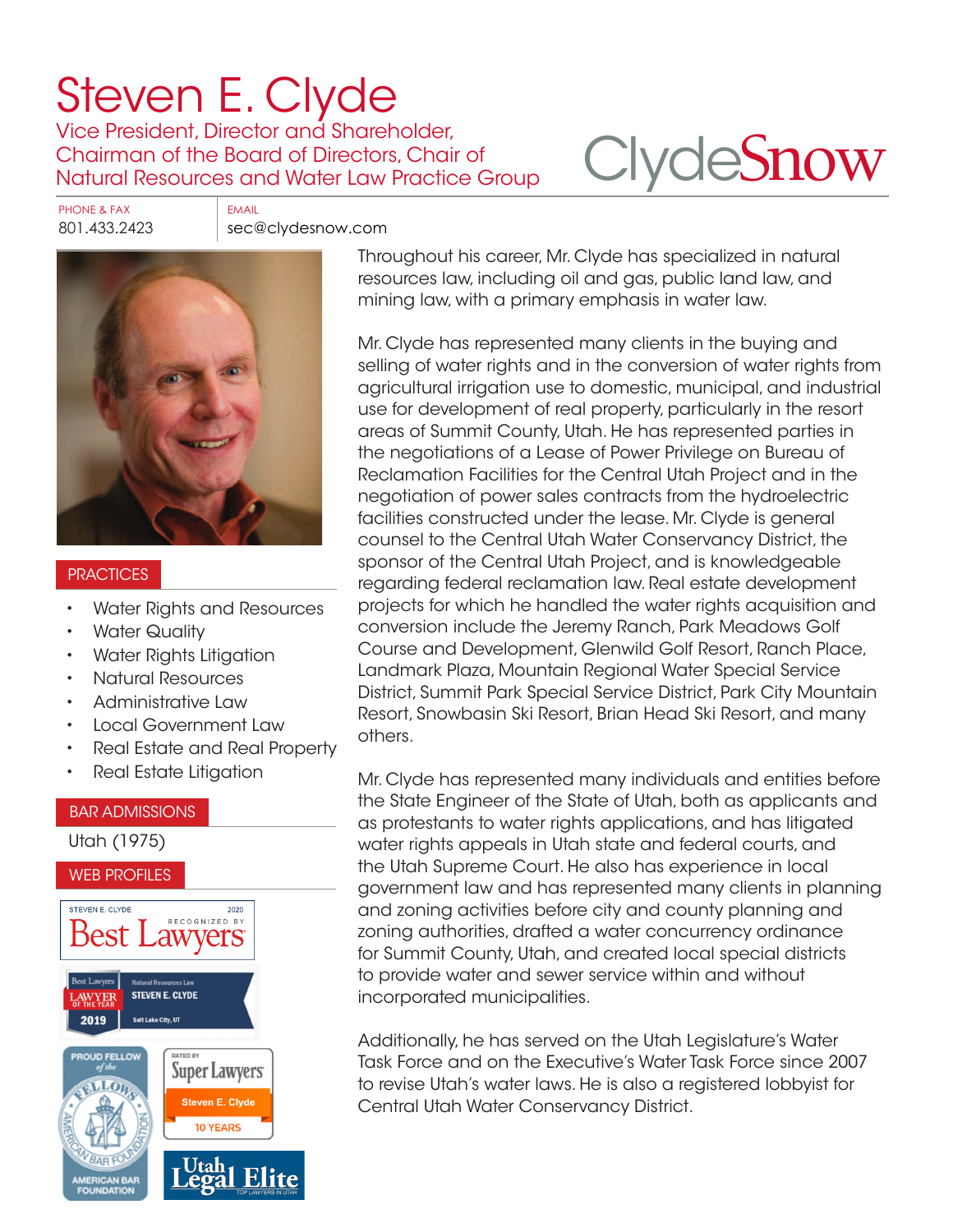# **Education**

- Juris Doctor, University of Utah College of Law (1975)
- Bachelor of Science, Political Science, University of Utah (1972)

# Awards and Honors

- S.J. Quinney College of Law Alumnus of the Year (2020)
- Utah Legal Elite, Energy and Natural Resources, Utah Business Magazine (2017-2022)
- Best Lawyers in America<sup>®</sup>, Natural Resources Law (1995-2022)
- Best Lawyers in America<sup>®</sup>, Water Law (2007-2022)
- Best Lawyers in America®, Environmental Law (2006-2022)
- 2019 Natural Resources Law "Lawyer of the Year," Best Lawyers in America<sup>®</sup> (Salt Lake City, Utah)
- Mountain States Super Lawyers®, Energy and Natural Resources Law and Environmental Law (2007-2021)
- Chambers USA, Utah Environment and Natural Resources Law Award (2017)
- Fellow, American Bar Foundation (2015)
- 2014 Natural Resources Law "Lawyer of the Year," Best Lawyers in America<sup>®</sup> (Salt Lake City, Utah)
- Top 100 Lawyers, Mountain States Super Lawyers® (2013)
- 2012 Water Law "Lawyer of the Year," Best Lawyers in America<sup>©</sup> (Salt Lake City, Utah)
- 2011 Water Law "Lawyer of the Year," Best Lawyers in America® (Salt Lake City, Utah)
- Outstanding Service in the Private Sector Award, American Water Users' Association (Utah Chapter) (2012)
- AV Preeminent®, Martindale-Hubbell® (30+ years)

## Representative Clients

- Central Utah Water Conservancy District, Salt Lake City Corporation
- Powdr Corporation, Snowbasin Ski Resort, Powder Mountain
- Gunnison Irrigation Company, Henefer Irrigation Company, Bear River Canal Company, Bear River Water Users Association, Beaver-Shingle Creek Irrigation Company, South Kansas Irrigation Company, Washington Irrigation Company, Wasatch Irrigation Company
- Sinclair Oil Company, Canyon Fuel Company
- TCFC Finance Co., LLC

# Professional Affiliations

- Member, Utah Executive Water Task Force (2007-2018)
- Lay Member, Legislative Water Development Commission (2017)
- Board of Advisors, Dividing the Waters (2013)